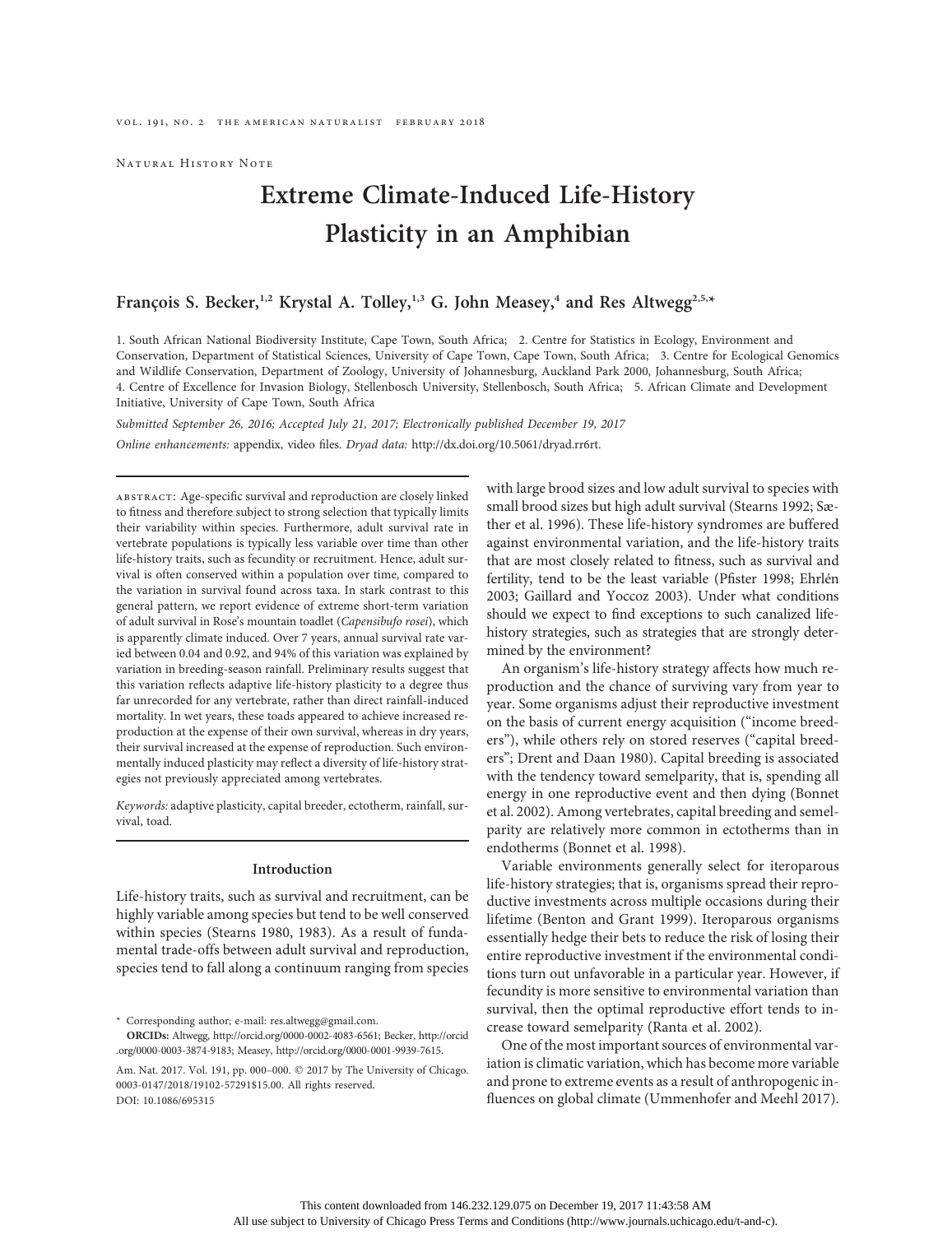An important question, therefore, is how changes in climatic variation affect organisms. Recent reviews suggest that organisms cope with a changing climate mainly through phenotypic plasticity (Merilä and Hendry 2014; Urban et al. 2014).

Environmental fluctuations tend to select for phenotypic plasticity of life-history traits most strongly if they are short, compared to generation time, as well as being predictable (Bårdsen et al. 2011; Botero et al. 2015). Experimental evidence confirms that long-lived organisms show plasticity in reproductive investment: when conditions are favorable, reproductive investment is increased, but when conditions are unfavorable, it is decreased in favor of individual survival and somatic growth (e.g., Gaillard et al. 1998; Bårdsen et al. 2008). Within clades of long-lived vertebrates, the plasticity in reproductive investment is restricted, so that adult survival remains relatively stable over time (Stearns 1992; Gaillard et al. 1998; Pfister 1998; Jones et al. 2014).

In shorter-lived species, where the chances to reproduce are fewer, there are conditions under which we would expect strong plasticity to evolve not only in reproduction but also in age-specific survival. These conditions include (1) a clear trade-off between current reproduction and future survival, (2) short environmental fluctuation with highly reliable cues, and (3) environmental conditions that favor one particular fitness component. Under these three conditions, we expect that organisms evolve life-history strategies that invest in reproduction at the expense of survival when the environmental conditions are favorable for reproduction and have relatively high survival when conditions are unfavorable for reproduction.

Among vertebrates, these conditions are most likely to be met among ectothermic capital breeders, because they can store reproductive potential until conditions are favorable for reproduction. We further expect these conditions to be found in organisms with complex life cycles where offspring occupy habitats different from those of adults, because the different life stages are likely to be affected by environmental variation in different ways. For example, amphibians breeding in temporary ponds have tadpoles whose survival is strongly affected by the hydroperiod, whereas adults can survive dry periods more easily. The hydroperiod, in turn, is determined by rainfall during the breeding season and therefore is fairly predictable in areas with clear rainfall seasonality. We therefore hypothesize that rainfall can induce strong life-history plasticity in such species. Currently, detailed demographic studies of such species are rare, compared to our detailed understanding of the demography of endothermic vertebrates such as birds (Sæther 1988) and mammals (Stearns 1983). The degree of plasticity in vertebrate life histories might therefore be underestimated.

We conducted a capture-mark-recapture (CMR) study to estimate annual adult survival and recruitment in a population of Rose's mountain toadlet (Capensibufo rosei) between 2008 and 2014. In contrast to the consistent pattern of survival typical for a vertebrate, we report evidence for large, environmentally induced plasticity in survival and recruitment within this amphibian population. We suggest that this may reflect adaptive plasticity according to expected patterns for short-lived species living in fluctuating environments.

## Methods

# Study Site and Study Species

Capensibufo rosei (Rose's mountain toadlet) is a small  $\leq$ 3-cm body length) bufonid (fig. A1; figs. A1-A5 are available online) that is endemic to the Cape Peninsula, in the Western Cape Province of South Africa (Cressey et al. 2015; Channing et al. 2017). To our knowledge, this species occurs in only two isolated populations, one of which is our study population in the Silvermine section of Table Mountain National Park  $(34.10^{\circ}S, 18.44^{\circ}E)$ . This population persists in a small  $(**5**-ha)$ basin surrounded by mountains. The area is characterized by Peninsula sandstone fynbos vegetation, with wetlanddependent plants in the basin area, including, for example, Leucadendron, Erica, Brunia, Drosera, and Restionaceae (Rebelo et al. 2006).

The breeding period starts in late July or August and lasts 2–4 weeks. The male toadlets form dense breeding aggregations (up to 200) in small, ephemeral pools that form during seasonal rainfall (fig. A2). Yearly thorough searches revealed that, despite the large number of available pools, only a few pools are used for breeding (1–10 breeding pools per year during the course of the study), while the surrounding pools are unused. The pools are typically less than 3 cm deep and are 10–80 cm in diameter (figs. A2, A3; videos A1 and A2, available online; also see Edwards et al. 2017). Unlike most frogs, the males do not have an advertisement call (Grandison 1980) but actively move within and between breeding pools in search of females. Females arrive at the pools individually over the course of several weeks. Multiple males may form a "breeding ball"(video A1), which occasionally results in fatalities in both sexes. Females depart immediately after ovipositing (strings of approximately 100 eggs 2– 3 mm in diameter). Age at first breeding is not known. Given the small size of the toads, we assume that they can start breeding after 1 year. However, we have observed very small individuals just before the breeding season (ca. 1.0–1.5 cm); hence, at least some individuals might take 2 years to reach reproductive body size. Before this study, no survival estimates existed for this species.

Tadpoles develop over 2 months, with metamorphosis (metamorphs have a ca. 5-mm body length) taking approximately 1 month (Edwards et al. 2017). The diet of the tadpoles is not known, although the presence of a large yolk sac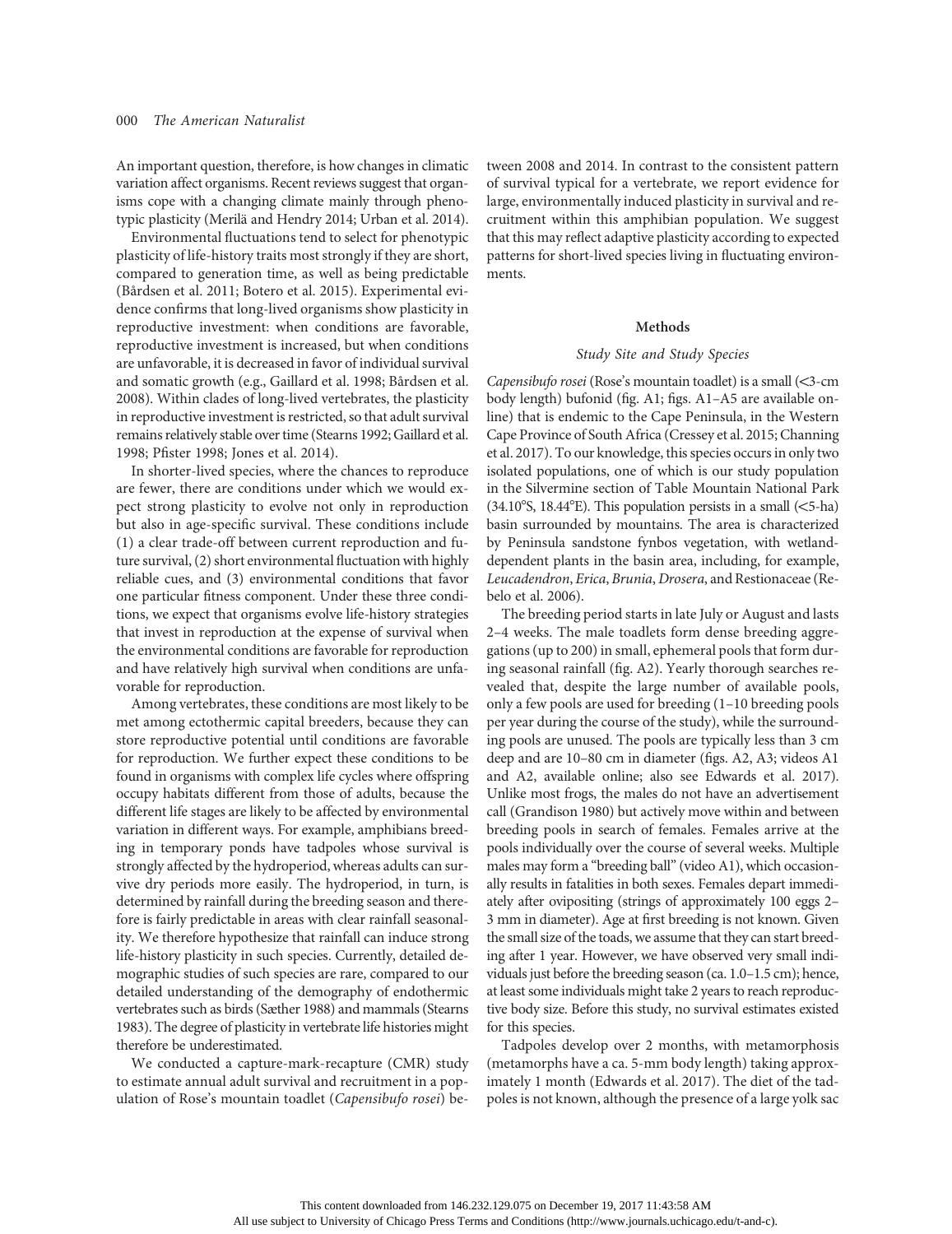throughout most of their development suggests that they have a large energy reserve. Predation on tadpoles has not been observed, and other than tadpoles the shallow pools generally contain only amphipods and flatworms, which presumably feed on detritus and have not been observed feeding on live eggs or on tadpoles. Insect larvae are usually not observed in the breeding pools, and we have not observed any other macroinvertebrates. Typically, metamorphosis occurs as the pools begin to dry out. However, in low-rainfall years, pools occasionally dry before metamorphosis is complete, causing tadpole mortality in some pools (fig. A4; Edwards et al. 2017).

## Capture-Mark-Recapture Study Design

We used capture-mark-recapture (CMR) methods to estimate apparent survival and recruitment rates of adult C. rosei. This species is an explosive breeder, and capture and marking were performed during breeding events. We thoroughly searched the entire range of this population for breeding pools and then sampled all major pools (over the seven years 2008–2014, between one and three pools). Capture sessions took place every 3–8 days, allowing time for the breeding to continue unperturbed between capture sessions. Toadlets were captured by hand and placed in a plastic container for marking, after which they were released into the same pool. Because of the high concentration of (primarily male) toadlets in the small breeding puddles, capture events were very efficient, yielding large numbers of animals in a short time. Each toadlet was given a year-specific batch mark (the distal phalange of one particular toe for that year was clipped) on first capture and again if recaptured in subsequent years. Hence, each toadlet carries its annual capture history in the form of a combination of annual batch marks. Because of the low probability of recapture and possibly because of a short life span, the toads were typically marked only once or twice; no individuals received more than three marks during the course of this study. Our analyses included 1,377 captured toadlets and spanned seven years, between 2008 and 2014. Because identification of sex was not always certain, we made no attempt to estimate demographic parameters for the sexes separately.

#### Data Analysis and Model Descriptions

We used Cormack-Jolly-Seber (CJS)-type models (Lebreton et al. 1992) in program MARK (White and Burnham 1999) to estimate apparent survival probabilities  $(\phi)$  and Pradel survival and recruitment models (Pradel 1996) to estimate per capita rate of recruitment into the breeding population  $(F)$ . The demographic models used do not discriminate between local mortality and permanent emigration or between local recruitment and immigration. However, we assumed that no significant movement into or out of the sampled population occurred: the sampled population is genetically isolated from the nearest other breeding site, ∼20 km away (Cressey et al. 2015). It has a very small range  $(<5$  ha), and all major breeding pools within the population range were sampled each year. Hence, the apparent survival probability  $(\phi)$  and apparent recruitment rate  $(F)$  are likely accurate estimates for true survival and recruitment, respectively.

The live-encounter CJS models estimate two types of parameters: (1) the apparent survival rate ( $\phi_i$ ), which is the per capita probability of surviving from the breeding season in year *i* to the breeding season in year  $i + 1$ , and (2) the recapture rate  $(p_i)$ , which is the probability of an individual to be captured in year i, given that it is alive in year i. Our starting model was the fully time-dependent model,  $\phi_{\text{year}} p_{\text{year}}$ , where each of the parameters was allowed to vary fully among years. This model was used for goodness-of-fit testing in program U-CARE (Choquet et al. 2009). There was no evidence of lack of fit  $(\chi^2 = 9.151, df = 11, P = .61).$ 

Pradel survival and recruitment models read the capture histories backward in time to exploit the information in the data on when an individual entered the breeding population, that is, recruitment. The version of this model that we used estimates three types of parameters: survival rate  $(\phi)$ , recapture rate  $(p)$ , and per capita recruitment rate  $(F)$ . The first two parameters are defined as in the CJS model, and  $F_i$  is the number of new arrivals/recruits in the population in year  $i$  per animal originally present in the population in year i. For fully time-dependent survival and recruitment models, the first recruitment rate is confounded with the first recapture rate and the last survival rate estimate is confounded with the last recapture rate.

#### Model Covariates and Interpretation

Aquatic-breeding amphibians are typically dependent on rainfall for breeding and survival and can desiccate because of their sensitive, porous skin (Withers et al. 1984; Hillman et al. 2014). Therefore, in our CJS models, we examined the effect of rainfall on survival rates, using two different covariates. The covariate "total annual rainfall" (fig. 1a) is the total rainfall in millimeters from October in year i (i.e., strictly after the *i*th capture occasion) until June in year  $i + 1$ (i.e., strictly before capture occasion  $i + 1$ ). The covariate "breeding-season rainfall"(fig. 1b) is the mean monthly rainfall for July and August (i.e., when breeding commences), in millimeters per month, from year i. Rainfall data were obtained from a weather station ∼600 m west of the breeding site as monthly totals. The level of fluctuations in rainfall during the breeding season reported during this study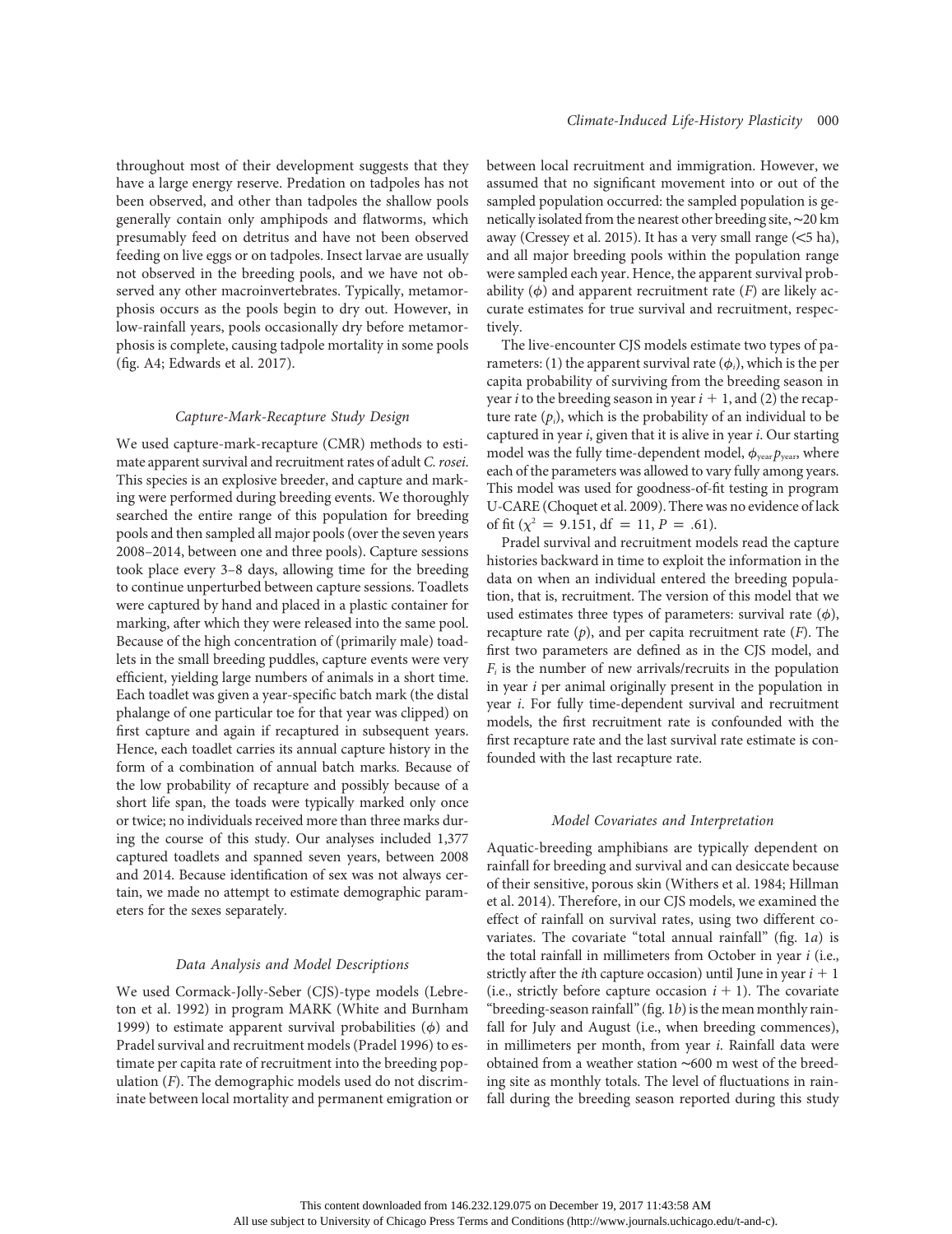

Figure 1: *a*, Total annual rainfall (in mm) between capture occasions—from October in year  $i$  to June in year  $i + 1$ , from 2007 until 2014. b, Breeding-season rainfall (mm per month), the mean monthly rainfall of the months July and August in year i, when breeding commences.

appears to be usual for this area (see fig. A5). For the liveencounter CJS models, we considered models that constrained the recapture rate to be a function of capture effort, measured as the number of sampling days in a particular year and number of people per sampling day. We assumed a logit link function for these covariates. Since the covariates were directly incorporated into the CMR models, inference about them fully accounts for the uncertainty in the data.

Pradel survival and recruitment models were further used to investigate the effect of rainfall (total annual rainfall and breeding-season rainfall) on per capita recruitment. Because the toads apparently recruit at either 1 or 2 years of age, we considered three covariate models for each of the two rainfall covariates: (1) rainfall from year  $i - 1$ , which assumes 1 year to reach sexual maturity (and thus enter the breeding population, i.e., recruitment), (2) rainfall from year  $i - 2$ , which assumes 2 years to reach sexual maturity, and (3) the mean rainfall from years  $i - 2$  and  $i - 1$ . These covariates were included in the models assuming a log link function. In addition to the covariate models, a model with a fully time-dependent recruitment model and one with constant recruitment were also included. The recruitment covariates were included in the models assuming a log link function. In all Pradel models tested, both survival rate  $(\phi)$  and recapture rate  $(p)$  were allowed to vary fully with time.



Figure 2: *a*, Annual (per capita) survival rate over the study period, based on model S2 (table 1), where survival and recapture probabilities were both fully time dependent and included  $n = 1,377$  individuals. Error bars indicate 95% confidence intervals. b, Annual (per capita) recruitment rate, F, from model R3 (table 2, based on  $n =$ 1,377 individuals), in which recruitment rate and survival and recapture probabilities were all time dependent. Recruitment rate is the number of newly recruited adults in the population per adult present and can thus exceed 1. The bars indicate 95% confidence intervals. The first recruitment parameter was not estimable in this model and was excluded from the graph.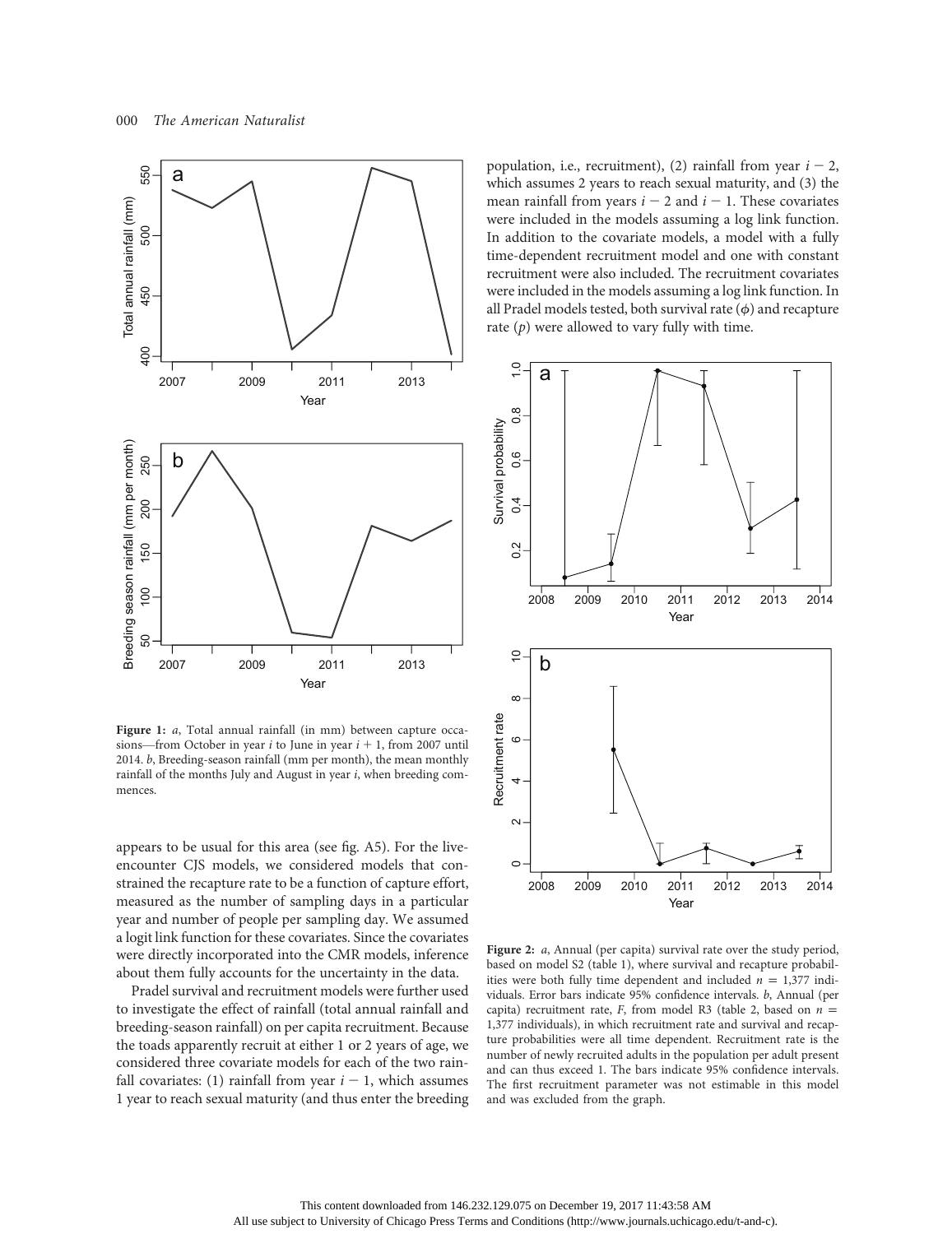#### Model Selection and Analysis of Deviance

We used Akaike's information criterion (corrected for small sample size: AICc; Burnham and Anderson 2002) to rank the models and determine the most important model constraints on survival rate  $(\phi)$ , recruitment rate  $(F)$ , and recapture rate (p). We used analysis of deviance (ANODEV; Skalski et al. 1993) to calculate the amount of variation in survival or recruitment rate explained by covariates, for the AIC-best models:

V (proportion of total variance explained over time)

$$
= \frac{deviance_{\text{constant model}} - deviance_{\text{covariate model}}}{deviance_{\text{constant model}} - deviance_{\text{time-dependent model}}}\,.
$$

#### Results

Both survival rate and recruitment rate fluctuated considerably over time (fig. 2). The live-encounter capture-markrecapture model with survival rate constrained by breedingseason rainfall (model S1; table 1) was clearly the most parsimonious model, with ∼9 times more support from the data than the next-AIC-best model (table 1; ratios of Akaike weights). The estimated apparent survival rate was negatively related to breeding-season rainfall (fig. 3a), which explained 94% of the total variability in apparent survival rate (table 1; ANODEV comparing models S1, S2, and S6:  $F_{1,3}$  = 49.39,  $P = .006$ ). The annual apparent survival rate (from model S1) ranged from 0.92 in the year with 54 mm of breeding-season rainfall to 0.04 in the year with 267 mm. None of the models in which the recapture rate was constrained by capture effort was well supported by the data (table 1; models S4 and S5).

There was a significant positive relationship ( $t = 5.07$ ,  $df = 3$ ,  $P = .015$ ) between breeding-season rainfall and the observed period of active breeding (fig. 3b) and a positive relationship between the standardized adult abundance at the breeding site and breeding-season rainfall (fig. 3c), although this relationship was not significant ( $t = 2.11$ , df =  $3, P = .13$ .

The Pradel models suggested a positive relationship between mean breeding-season rainfall of years  $i - 1$  and  $i - 2$ , and per capita recruitment rate in year  $i$  (fig. 3d), even though this relationship was driven by the one year with more than 200 mm of rain. The model with recruitment rate constrained by breeding-season rainfall was the most parsimonious model (model R1; table 2), and breeding season rainfall explained 68% of the variability in recruitment rate (ANODEV comparing models R1, R3, and R6:  $F_{1,3} = 6.33$ ,  $P = .086$ ).

The estimated recapture probabilities ranged from 0.07 (95% confidence interval [CI]: 0.04–0.11) to 1.00 (95% CI: 0.99–1.00) in the best survival model (model S1; table 1) and from 0.03 (95% CI: 0.02–0.04) to 1.00 (95% CI: 0.99– 1.00) in the best recruitment model (model R1; table 2).

#### Discussion

We found that adult survival in Capensibufo rosei was highly variable from year to year (see fig. 2a) and that 94% of this variability was explained by variation in breeding-season rainfall (see fig. 3a). Wet years were associated with low survival and dry years with high survival. We argue that the observed survival patterns could be a result of C. rosei having evolved to invest more heavily in reproduction during highrainfall years than during low-rainfall years.

Three lines of evidence suggest that C. rosei has evolved a life-history strategy that adaptively responds to climatic variation rather than that survival is directly affected by rainfall. First, we found a significant positive relationship

Model  $\phi$  covariate  $\rho$  covariate  $\phi$  AICc  $\phi$  Deviance S1 Breeding-season rainfall Year 853.82 .00 .83 8 837.66 S2 Year Year 858.13 4.31 .10 11 835.84 S3 Total annual rainfall Year 858.65 4.83 .07 8 842.49 S4 Year Sampling days 866.38 12.56 .00 8 850.23<br>S5 Year People per sampling day 867.89 14.07 .00 8 851.74 Year **People per sampling day 867.89** 14.07 .00 8 851.74 S6 Constant Year 881.78 27.96 .00 7 867.65

Table 1: Live encounter capture-mark-recapture model selection for estimating apparent survival  $(\phi)$  and recapture rate (p), for Rose's mountain toadlet, Cape Peninsula, South Africa

Note: AICc denotes Akaike's information criterion (corrected for small sample sizes), where lower values indicate better model fit; DAICc denotes the difference in AICc between the current model and the best model; Akaike weights (w) measure the relative support that the current model has from the data, compared to the other models; K is the number of parameters estimated in the current model; Deviance is the difference in 22 log likelihood between the current model and the saturated model, or a model with the number of parameters equal to the sample size. Each model is given a number, and the model covariates used to constrain either apparent survival rate  $(\phi$  covariate) or recapture rate (p covariate) are displayed for the current model; the covariate "year" denotes full-time dependence. The analysis of deviance used to estimate the proportion of temporal variance in survival explained by breeding-season rainfall was based on models 1, 2, and 6.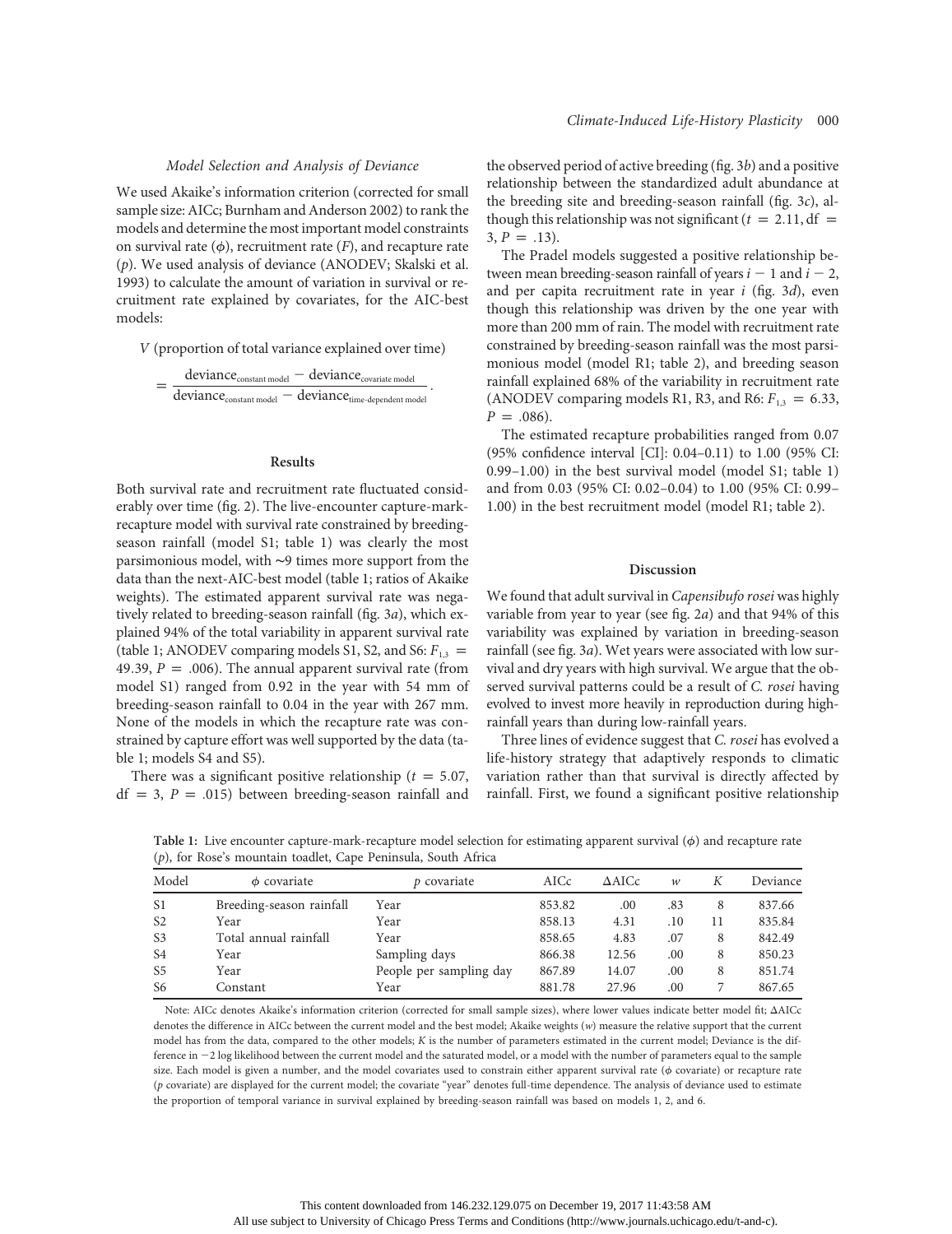

Figure 3: <sup>a</sup>, Annual survival rate in relation to breeding-season rainfall (from years 2008–2013). Dots are for estimated survival rates per year from model S2 (table 1); the line shows the best-fitting logit-linear relationship from model S1 (table 1). Analysis of deviance shows that 94% of the variability in survival rate over time is explained by breeding-season rainfall in year i. b, Breeding period (number of days between first and last observed adult activity at the breeding puddles) in relation to breeding-season rainfall (from years 2009–2014—all dates for which data on breeding period were available). The line shows the best-fitting linear regression model ( $t = 5.07$ , df = 3, P = .015). c, Standardized abundance at breeding site (number of toads sampled per person per sampling day) in relation to breeding-season rainfall (from years 2009–2014—all dates for which data on standardized abundance were available). The linear regression is nonsignificant ( $t = 2.11$ , df = 3,  $P = .13$ ). d, Annual recruitment rate (per capita), in relation to breeding-season rainfall (2-year mean rainfall from mean(2008 + 2009) to mean( $2012 + 2013$ )). Dots are for estimated recruitment rates per year from model R3 (table 2); the line shows the best-fitting logit-linear relationship from model R1 (table 2). Analysis of deviance shows that 68% of the variability in recruitment rate over time is explained by mean breeding-season rainfall of years  $[(i - 2) + (i - 1)].$ 

between breeding-season rainfall and the observed period of active breeding (see fig. 3b), despite the persistence of water in the breeding pools for several weeks after conclusion of breeding. Male C. rosei are voiceless (Grandison 1980) and rely on ambushing females as they come to the pools for breeding. The length of time a male toadlet stays at the breeding site should therefore be directly proportional to his opportunities for mating. As in other amphibians (Morton 1981; Lemckert and Shine 1993), male C. rosei cannot forage while waiting in the water for females to arrive and therefore lose considerable weight during the breeding season. This could explain low survival after extended breeding seasons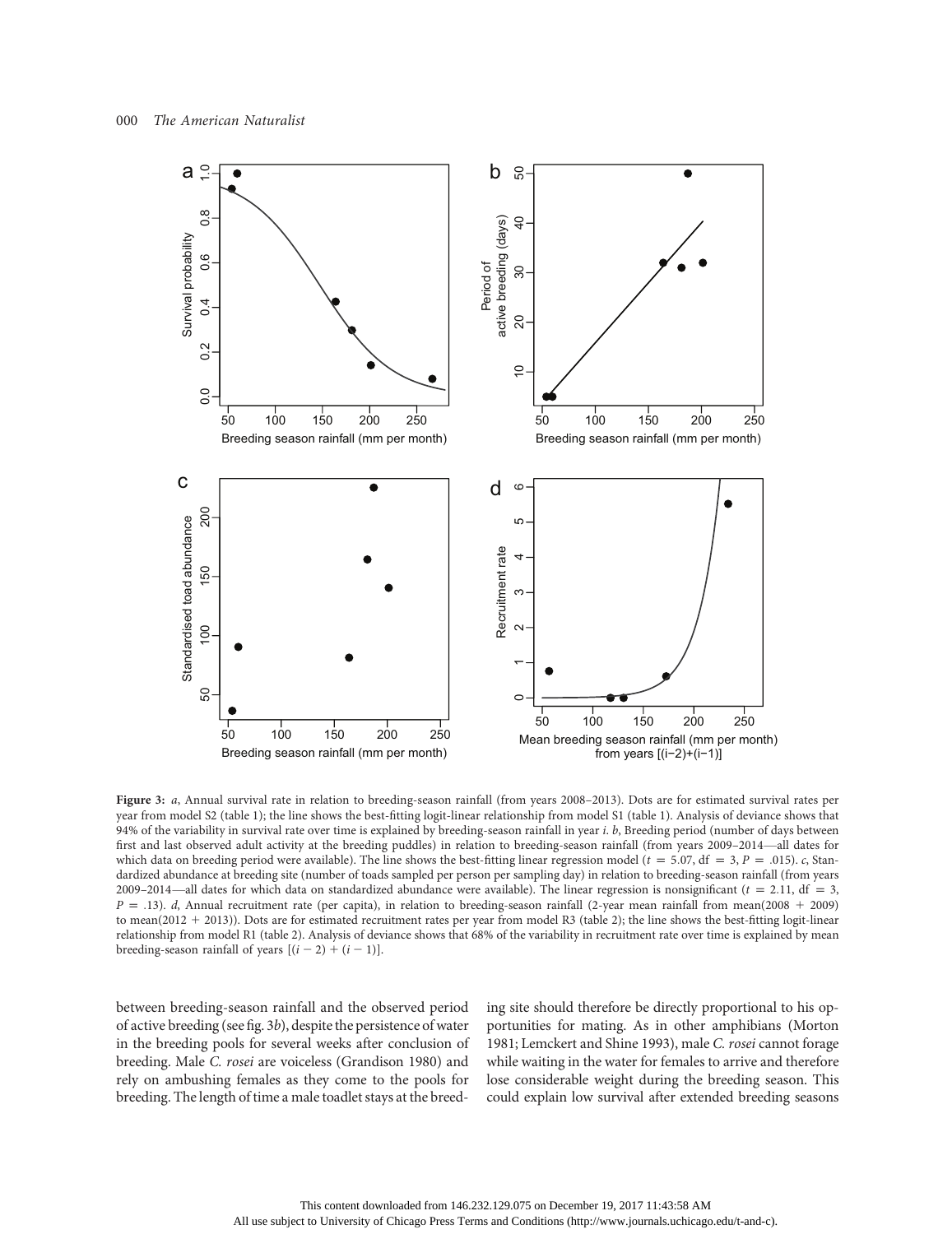| Model          | F covariate              | Lag                    | AICc     | $\triangle$ AICc | $\mathcal{W}$ | К  | Deviance |
|----------------|--------------------------|------------------------|----------|------------------|---------------|----|----------|
| R1             | Breeding-season rainfall | $Mean[(i-2) + (i-1)]$  | 5,376.49 | .00              | .36           | 13 | 5,350.24 |
| R <sub>2</sub> | Total annual rainfall    | Mean $[(i-2) + (i-1)]$ | 5,377.41 | .92              | .23           | 13 | 5,351.16 |
| R <sub>3</sub> | Year                     |                        | 5,378.04 | 1.55             | .17           | 16 | 5,345.67 |
| R <sub>4</sub> | Total annual rainfall    | $i-2$                  | 5,378.54 | 2.05             | .13           | 13 | 5,352.29 |
| R <sub>5</sub> | Breeding-season rainfall | $i-2$                  | 5,379.14 | 2.65             | .10           | 13 | 5,352.89 |
| R6             | Constant                 |                        | 5,384.11 | 7.62             | .01           | 12 | 5,359.90 |
| R7             | Breeding-season rainfall | $i-1$                  | 5,386.10 | 9.61             | .00           | 13 | 5,359.85 |
| R8             | Total annual rainfall    | $i-1$                  | 5,386.14 | 9.65             | .00           | 13 | 5,359.90 |

Table 2: Pradel model selection for estimating survival rate  $(\phi)$ , recapture rate  $(p)$ , and recruitment rate  $(F)$ , for Rose's mountain toadlet at Silvermine, South Africa

Note: In all models,  $\phi$  and p were allowed to vary fully with time, while F was constrained using different covariates—that is,  $\phi_{\text{year}}$ ,  $p_{\text{year}}$ , and  $F(x)$ . The F covariate denotes covariates used to constrain recruitment rate. The covariate "year" denotes full-time dependence; the covariates "total annual rainfall" and "breeding-season rainfall" were entered with three different time lags: previous year  $(i - 1)$ , two years earlier  $(i - 2)$ , or the average between the two years (mean[ $(i - 2) + (i - 1)$ ]). The analysis of deviance used to estimate the proportion of temporal variance in recruitment explained by breeding-season rainfall was based on models R1, R3, and R6. See the table 1 note for more detail.

caused by higher rainfall. Second, although this relationship was not significant, the number of toads participating in breeding appears to be higher during years of high rainfall (see fig. 3c). Increased male number (hence density) may increase competition between males, thus having negative consequences for male survival. Because females arrive individually at the breeding pool, many males compete to fertilize eggs, resulting in occasional fatalities. In addition, males may expend more energy competing for access to females in years of higher density, with likely negative effects on their survival after the breeding season. Third, we expected the recruitment rate to relate positively to the breeding-season rainfall (of the previous year or two, depending on the time to sexual maturity). Our results tentatively supported this expectation, as we found a particularly high recruitment rate after the wettest 2-year period (see table 2, model R1; fig. 3d).

We found extreme variation in C. rosei adult survival that was tightly linked to rainfall and argue that this represents life-history plasticity to a degree not yet described in a vertebrate. Phenotypic plasticity in response to changing climatic variables has been shown in several other studies (see Merilä and Hendry 2014; Urban et al. 2014). However, these examples of plasticity were generally limited to small changes in breeding time (e.g., Gibbs and Breisch 2001; Charmantier et al. 2008), body size (e.g., Teplitsky et al. 2008), or body proportions (e.g., James 1983), rather than large changes in traits closely related to fitness. Several studies of long-lived vertebrates have shown plasticity in recruitment or reproductive rates in response to fluctuating environments but reported relatively stable survival rates (Gaillard et al. 1998; Blomberg et al. 2012, 2013; Morano et al. 2013). Even though our study was too short to provide conclusive results, it is the first reported case we know of where a vertebrate population shows extreme fluctuations in both survival rate and recruitment rate in response to predictable environmental fluctuations.

Life-history plasticity is predicted to evolve in response to predictable environmental fluctuations that are short relative to the organism's typical life span (Botero et al. 2015). In the case of C. rosei, rainfall might be a reliable cue for hydroperiod, which determines male breeding success and survival of tadpoles. A clear trade-off between current reproduction and future survival should also lead to increased plasticity as individuals allocate their resources to the fitness component for which the environment is most favorable. Clear costs of reproduction have been found in other ectothermic vertebrates (Bonnet et al. 2002) and might be common in organisms that rely on stored reserves for reproduction (i.e., capital breeders: Bonnet et al. 1998). Male C. rosei do not forage during the breeding season, and their reserves might therefore determine how long they can stay at a breeding pool as well as their chances of survival after the breeding season. More data are needed on the demography of C. rosei to solidify the results we have presented, but the currently available data strongly suggest that the breeding biology of this species has been molded to adaptively respond to the annual variation in rainfall that it experiences. Relatively few detailed demographic data exist on ectothermic vertebrates, but those that do exist point to an intriguing diversity of life histories, such as large fluctuation in survival (Anholt et al. 2003), susceptibility to weather (Altwegg et al. 2005), and annual life cycles (Karsten et al. 2008). Compared to better-studied groups of vertebrates (e.g., Sæther et al. 2000; Coulson et al. 2001), relatively little is known about the demographic mechanisms by which climatic variation affects population dynamics in ectothermic vertebrates. Yet this is critical for understanding how these organisms react to climate change (Urban et al. 2014).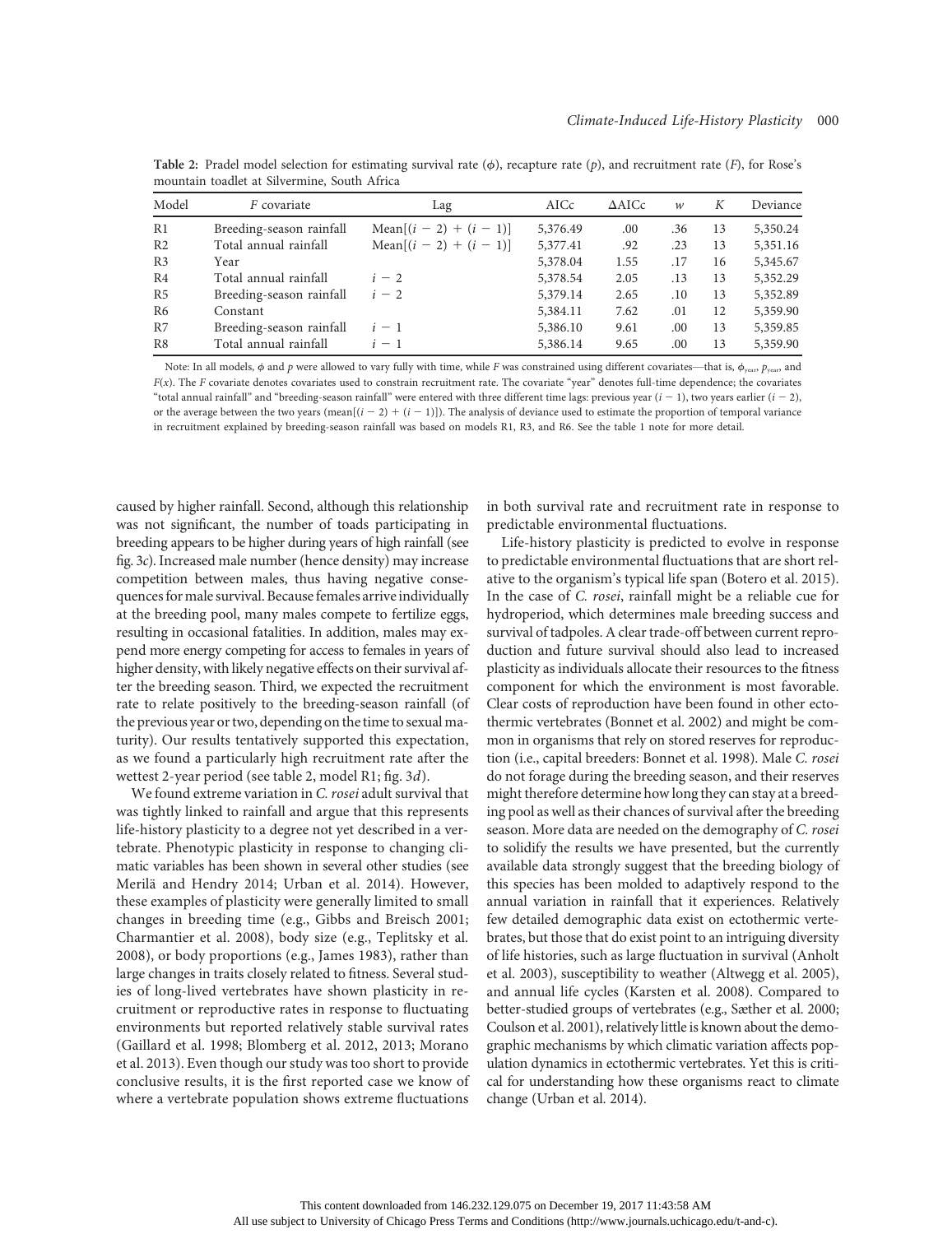#### Conclusions

The level of environmentally induced life-history plasticity that we report here is far larger than has been previously reported for any vertebrate species (but see Anholt et al. 2003). We suggest that this may in part be due to the taxonomic biases in detailed demographic studies, which have led to a more detailed knowledge of life-history plasticity in birds and mammals, compared to other vertebrates. Our results may thus reflect a broader diversity in life-history strategies among vertebrates than is currently appreciated.

#### Acknowledgments

We thank Brad Anholt for commenting on the manuscript and Emily Cressey, Shelley Edwards, Paula Strauss, Tlou Manyelo, Tesray Linveeve, Tessa van der Lingen, and Hanlie Engelbrecht for assisting with the data gathering. We acknowledge the primary financial support of the South African National Biodiversity Institute–National Biodiversity Monitoring Program. Thanks to the University of Cape Town and the South African National Research Foundation (NRF) for additional funding. The NRF accepts no liability for opinions, findings, and conclusions or recommendations expressed in this publication. We thank South African National Parks (SANParks) for the permission to work at the breeding sites as well as their support and helpfulness during this project. In particular, we thank Leighan Mossop, Justin Buchman, and Marisa de Kock from SANParks for their personal involvement, assistance, and helpfulness during the project.

# Literature Cited

- Altwegg, R., S. Dummermuth, B. R. Anholt, and T. Flatt. 2005. Winter weather affects asp viper Vipera aspis population dynamics through susceptible juveniles. [Oikos](http://www.journals.uchicago.edu/action/showLinks?doi=10.1086%2F695315&crossref=10.1111%2Fj.0030-1299.2001.13723.x&citationId=p_1) 110:55–66.
- Anholt, B. R., H. Hotz, G. D. Guex, and R. D. Semlitsch. 2003. Overwinter survival of Rana lessonae and its hemiclonal associate Rana esculenta. [Ecology](http://www.journals.uchicago.edu/action/showLinks?doi=10.1086%2F695315&crossref=10.1890%2F0012-9658%282003%29084%5B0391%3AOSORLA%5D2.0.CO%3B2&citationId=p_2) 84:391–397.
- Bårdsen, B.-J., P. Fauchald, T. Tveraa, K. Langeland, N. G. Yoccoz, and R. A. Ims. 2008. Experimental evidence of a risk-sensitive reproductive allocation in a long-lived mammal. [Ecology](http://www.journals.uchicago.edu/action/showLinks?doi=10.1086%2F695315&pmid=18459345&crossref=10.1890%2F07-0414.1&citationId=p_3) 89:829– 837.
- Bårdsen, B.-J., J.-A. Henden, P. Fauchald, T. Tveraa, and A. Stien. 2011. Plastic reproductive allocation as a buffer against environmental stochasticity—linking life history and population dynamics to climate. [Oikos](http://www.journals.uchicago.edu/action/showLinks?doi=10.1086%2F695315&crossref=10.1111%2Fj.1600-0706.2010.18597.x&citationId=p_5) 120:245–257.
- Benton, T. G., and A. Grant. 1999. Optimal reproductive effort in stochastic, density-dependent environments. [Evolution](http://www.journals.uchicago.edu/action/showLinks?doi=10.1086%2F695315&pmid=28565645&crossref=10.1111%2Fj.1558-5646.1999.tb05363.x&citationId=p_6) 53:677–688.
- Blomberg, E. J., J. S. Sedinger, M. T. Atamian, and D. V. Nonne. 2012. Characteristics of climate and landscape disturbance influence the dynamics of greater sage-grouse populations. [Ecosphere](http://www.journals.uchicago.edu/action/showLinks?doi=10.1086%2F695315&crossref=10.1890%2FES11-00304.1&citationId=p_8) 3(6):55. doi:10.1890/ES11-00304.1.
- Blomberg, E. J., J. S. Sedinger, D. V. Nonne, and M. T. Atamian. 2013. Seasonal reproductive costs contribute to reduced survival of female greater sage-grouse. [Journal of Avian Biology](http://www.journals.uchicago.edu/action/showLinks?doi=10.1086%2F695315&crossref=10.1111%2Fj.1600-048X.2012.00013.x&citationId=p_9) 44:149– 158.
- Bonnet, X., D. Bradshaw, and R. Shine. 1998. Capital versus income breeding: an ectothermic perspective. [Oikos](http://www.journals.uchicago.edu/action/showLinks?doi=10.1086%2F695315&crossref=10.2307%2F3546846&citationId=p_10) 83:333–342.
- Bonnet, X., O. Lourdais, R. Shine, and G. Naulleau. 2002. Reproduction in a typical capital breeder: costs, currencies, and complications in the aspic viper. [Ecology](http://www.journals.uchicago.edu/action/showLinks?doi=10.1086%2F695315&crossref=10.1890%2F0012-9658%282002%29083%5B2124%3ARIATCB%5D2.0.CO%3B2&citationId=p_11) 83:2124–2135.
- Botero, C. A., F. J. Weissing, J. Wright, and D. R. Rubenstein. 2015. Evolutionary tipping points in the capacity to adapt to environmental change. [Proceedings of the National Academy of Sciences](http://www.journals.uchicago.edu/action/showLinks?doi=10.1086%2F695315&pmid=25422451&crossref=10.1073%2Fpnas.1408589111&citationId=p_12) [of the USA](http://www.journals.uchicago.edu/action/showLinks?doi=10.1086%2F695315&pmid=25422451&crossref=10.1073%2Fpnas.1408589111&citationId=p_12) 112:184–189.
- Burnham, K. P., and D. R. Anderson. 2002. Model selection and multimodel inference: a practical information-theoretic approach. 2nd ed. Springer, New York.
- Channing, A., G. J. Measey, A. L. De Villiers, A. A. Turner, and K. A. Tolley. 2017. Taxonomy of the Capensibufo rosei group (Anura: Bufonidae) from South Africa. [Zootaxa](http://www.journals.uchicago.edu/action/showLinks?doi=10.1086%2F695315&crossref=10.11646%2Fzootaxa.4232.2.11&citationId=p_14) 4232:282–292.
- Charmantier, A., R. H. McCleery, L. R. Cole, C. Perrins, L. E. B. Kruuk, and B. Sheldon. 2008. Adaptive phenotypic plasticity in response to climate change in a wild bird population. [Science](http://www.journals.uchicago.edu/action/showLinks?doi=10.1086%2F695315&pmid=18467590&crossref=10.1126%2Fscience.1157174&citationId=p_15) 320: 800–803.
- Choquet, R., J.-D. Lebreton, O. Gimenez, A. M. Reboulet, and R. Pradel. 2009. U-CARE: utilities for performing goodness of fit tests and manipulating capture-recapture data. [Ecography](http://www.journals.uchicago.edu/action/showLinks?doi=10.1086%2F695315&crossref=10.1111%2Fj.1600-0587.2009.05968.x&citationId=p_16) 32:1071– 1074.
- Coulson, T., E. A. Catchpole, S. D. Albon, B. J. T. Morgan, J. M. Pemberton, T. H. Clutton-Brock, M. J. Crawley, and B. T. Grenfell. 2001. Age, sex, density, winter weather, and population crashes in Soay sheep. [Science](http://www.journals.uchicago.edu/action/showLinks?doi=10.1086%2F695315&pmid=11375487&crossref=10.1126%2Fscience.292.5521.1528&citationId=p_17) 292:1528–1531.
- Cressey, E. R., G. J. Measey, and K. A. Tolley. 2015. Fading out of view: the enigmatic decline of Rose's mountain toad Capensibufo rosei. [Oryx](http://www.journals.uchicago.edu/action/showLinks?doi=10.1086%2F695315&crossref=10.1017%2FS0030605313001051&citationId=p_18) 48:521-528.
- Drent, R., and S. Daan. 1980. The prudent parent: energetic adjustments in avian breeding. Ardea 68:225–252.
- Edwards, S., K. A. Tolley, and G. J. Measey. 2017. Habitat characteristics influence the breeding of Rose's dwarf mountain toadlet Capensibufo rosei (Anura: Bufonidae). Herpetological Journal 27: 287–298.
- Ehrlén, J. 2003. Fitness components versus total demographic effects: evaluating herbivore impacts on a perennial herb. [American Nat](http://www.journals.uchicago.edu/action/showLinks?doi=10.1086%2F695315&system=10.1086%2F379350&citationId=p_21)[uralist](http://www.journals.uchicago.edu/action/showLinks?doi=10.1086%2F695315&system=10.1086%2F379350&citationId=p_21) 162:796–810.
- Gaillard, J.-M., M. Festa-Bianchet, and N. G. Yoccoz. 1998. Population dynamics of large herbivores: variable recruitment with constant adult survival. [Trends in Ecology and Evolution](http://www.journals.uchicago.edu/action/showLinks?doi=10.1086%2F695315&pmid=21238201&crossref=10.1016%2FS0169-5347%2897%2901237-8&citationId=p_22) 13:58–63.
- Gaillard, J.-M., and N. G. Yoccoz. 2003. Temporal variation in survival of mammals: a case of environmental canalization? [Ecology](http://www.journals.uchicago.edu/action/showLinks?doi=10.1086%2F695315&crossref=10.1890%2F02-0409&citationId=p_23) 84:3294–3306.
- Gibbs, J. P., and A. R. Breisch. 2001. Climate warming and calling phenology of frogs near Ithaca, [New York. Conservation Biology](http://www.journals.uchicago.edu/action/showLinks?doi=10.1086%2F695315&crossref=10.1046%2Fj.1523-1739.2001.0150041175.x&citationId=p_24) 15:1175–1178.
- Grandison, A. G. C. 1980. A new genus of toad (Anura: Bufonidae) from the Republic of South Africa with remarks on its relationships. Bulletin of the British Museum of Natural History 39:293– 297.
- Hillman, S. S., R. C. Drewes, M. S. Hendrick, and T. V. Hancock. 2014. Physiological vagility: correlations with dispersal and population genetic structure of amphibians. [Physiological and Biochemical](http://www.journals.uchicago.edu/action/showLinks?doi=10.1086%2F695315&system=10.1086%2F671109&citationId=p_27) [Zoology](http://www.journals.uchicago.edu/action/showLinks?doi=10.1086%2F695315&system=10.1086%2F671109&citationId=p_27) 87:105–112.